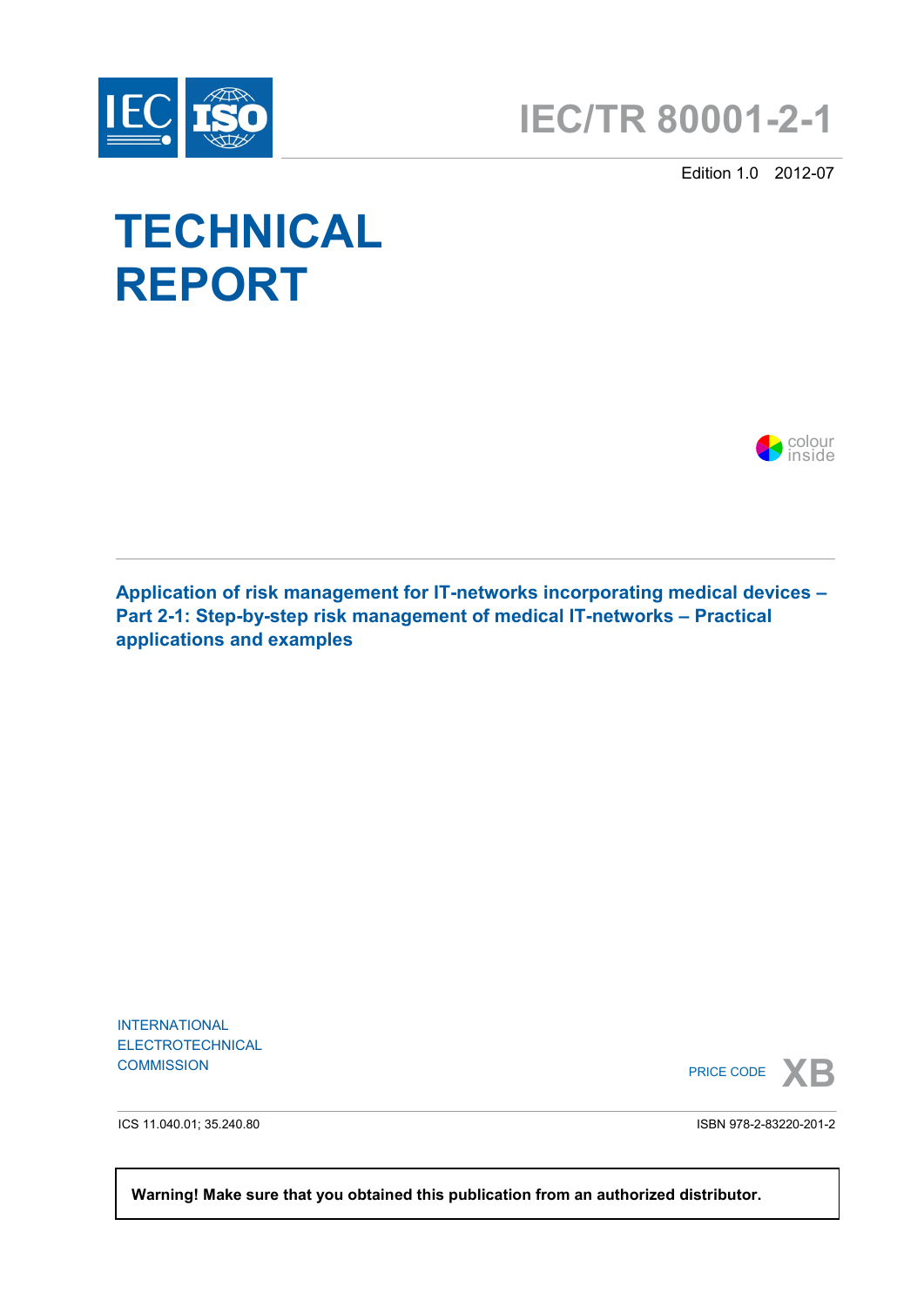# **CONTENTS**

| 1 |                                                                                 |                |                                                                    |  |  |  |  |
|---|---------------------------------------------------------------------------------|----------------|--------------------------------------------------------------------|--|--|--|--|
| 2 |                                                                                 |                |                                                                    |  |  |  |  |
| 3 |                                                                                 |                |                                                                    |  |  |  |  |
| 4 |                                                                                 |                |                                                                    |  |  |  |  |
| 5 |                                                                                 |                |                                                                    |  |  |  |  |
|   | 5.1                                                                             |                |                                                                    |  |  |  |  |
|   | 5.2                                                                             |                |                                                                    |  |  |  |  |
|   | 5.3                                                                             |                |                                                                    |  |  |  |  |
|   | 5.4                                                                             |                |                                                                    |  |  |  |  |
|   | 5.5                                                                             |                |                                                                    |  |  |  |  |
|   | 5.6                                                                             |                |                                                                    |  |  |  |  |
|   | 5.7                                                                             |                |                                                                    |  |  |  |  |
|   | 5.8                                                                             |                |                                                                    |  |  |  |  |
| 6 |                                                                                 |                |                                                                    |  |  |  |  |
|   | 6.1                                                                             |                |                                                                    |  |  |  |  |
|   | 6.2                                                                             |                |                                                                    |  |  |  |  |
|   |                                                                                 | 6.2.1          |                                                                    |  |  |  |  |
|   |                                                                                 | 6.2.2<br>6.2.3 |                                                                    |  |  |  |  |
| 7 |                                                                                 |                |                                                                    |  |  |  |  |
|   | 7.1                                                                             |                |                                                                    |  |  |  |  |
|   | 7.2                                                                             |                |                                                                    |  |  |  |  |
|   | Application of Subclause 4.4.1: Document all RISK MANAGEMENT elements 23<br>7.3 |                |                                                                    |  |  |  |  |
|   | 7.4                                                                             |                |                                                                    |  |  |  |  |
|   |                                                                                 | 7.4.1          |                                                                    |  |  |  |  |
|   |                                                                                 | 7.4.2          | STEP 2: Identify causes and resulting HAZARDOUS SITUATIONS24       |  |  |  |  |
|   |                                                                                 | 7.4.3          | STEP 3: Determine UNINTENDED CONSEQUENCES and estimate the         |  |  |  |  |
|   |                                                                                 | 7.4.4          | STEP 4: Estimate the probability of UNINTENDED CONSEQUENCE25       |  |  |  |  |
|   |                                                                                 | 7.4.5          |                                                                    |  |  |  |  |
|   |                                                                                 | 7.4.6          | STEP 6: Identify and document proposed RISK CONTROL measures       |  |  |  |  |
|   |                                                                                 | 7.4.7          |                                                                    |  |  |  |  |
|   |                                                                                 | 7.4.8          |                                                                    |  |  |  |  |
|   |                                                                                 | 7.4.9          | STEP 9: Evaluate any new RISKS arising from RISK CONTROL30         |  |  |  |  |
|   | 7.5                                                                             |                | The steps and their relationship to IEC 80001-1 and ISO 1497130    |  |  |  |  |
| 8 |                                                                                 |                |                                                                    |  |  |  |  |
|   | 8.1                                                                             |                |                                                                    |  |  |  |  |
|   | 8.2                                                                             |                | Example 1: Wireless PATIENT monitoring during PATIENT transport 32 |  |  |  |  |
|   |                                                                                 | 8.2.1          |                                                                    |  |  |  |  |
|   |                                                                                 | 8.2.2          |                                                                    |  |  |  |  |
|   | 8.3                                                                             | 8.2.3          |                                                                    |  |  |  |  |
|   |                                                                                 |                |                                                                    |  |  |  |  |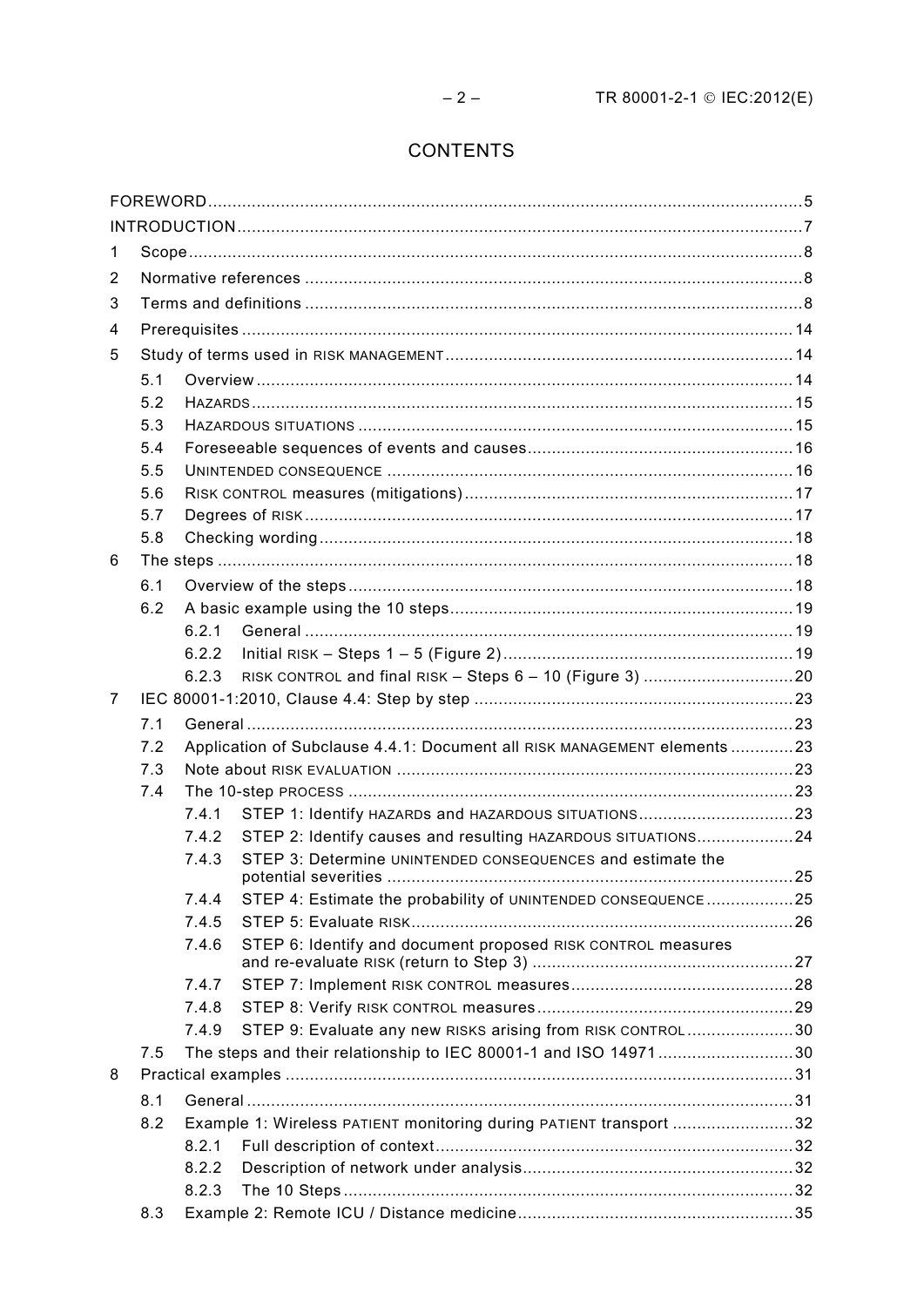|     | 8.3.1 |                                                                                        |  |  |
|-----|-------|----------------------------------------------------------------------------------------|--|--|
|     | 8.3.2 |                                                                                        |  |  |
|     | 8.3.3 |                                                                                        |  |  |
| 8.4 |       |                                                                                        |  |  |
|     | 8.4.1 |                                                                                        |  |  |
|     | 8.4.2 |                                                                                        |  |  |
|     | 8.4.3 |                                                                                        |  |  |
| 8.5 |       | Example 4: Ultrasound - Operating system (OS) vulnerability 44                         |  |  |
|     | 8.5.1 |                                                                                        |  |  |
|     | 8.5.2 |                                                                                        |  |  |
|     | 8.5.3 |                                                                                        |  |  |
|     |       | Annex A (informative) Common HAZARDS, HAZARDOUS SITUATIONS, and causes to              |  |  |
|     |       | Annex B (informative) List of questions to consider when identifying HAZARDs of the    |  |  |
|     |       | Annex C (informative) Layers of MEDICAL IT-NETWORKS where errors can be found53        |  |  |
|     |       | Annex D (informative) Probability, severity, and RISK acceptability scales used in the |  |  |
|     |       |                                                                                        |  |  |
|     |       |                                                                                        |  |  |
|     |       | Annex F (informative) RISK ANALYZING small changes in a MEDICAL IT-NETWORK62           |  |  |
|     |       |                                                                                        |  |  |
|     |       |                                                                                        |  |  |
|     |       |                                                                                        |  |  |
|     |       |                                                                                        |  |  |
|     |       | Figure 1 - Basic flow of concepts from HAZARD to HAZARDOUS SITUATION to UNINTENDED     |  |  |
|     |       | Figure 2 - Steps 1 - 5: HAZARD identification through RISK EVALUATION 20               |  |  |
|     |       | Figure 3 - Steps 6 - 10: RISK CONTROL measures through overall RESIDUAL RISK21         |  |  |
|     |       |                                                                                        |  |  |
|     |       |                                                                                        |  |  |
|     |       |                                                                                        |  |  |
|     |       |                                                                                        |  |  |
|     |       |                                                                                        |  |  |
|     |       | Figure 8 - Sample summary RISK ASSESSMENT register for the PACU example 43             |  |  |
|     |       | Figure D.1 - Application of STEPs 5 and 6 with 3 levels of RISK acceptability 58       |  |  |
|     |       | Figure F.1 - Overview of RISK ANALYZING small changes in a MEDICAL IT-NETWORK 62       |  |  |
|     |       |                                                                                        |  |  |
|     |       | Table 1 - Relationship of KEY PROPERTIES, SAEETY, EFFECTIVENESS and DATA AND           |  |  |

| Table 1 – Relationship of KEY PROPERTIES, SAFETY, EFFECTIVENESS and DATA AND<br>SYSTEMS SECURITY with associated UNINTENDED CONSEQUENCE as used in this technical |  |
|-------------------------------------------------------------------------------------------------------------------------------------------------------------------|--|
| Table 2 – Methods for checking accurate and appropriate wording of causes,                                                                                        |  |
| Table 3 - Relationship between this technical report, IEC 80001-1:2010 and                                                                                        |  |
| Table A.1 - HAZARDS related to potential required network characteristics 50                                                                                      |  |
| Table A.2 - Relationship between HAZARDS, foreseeable sequences, and causes 50                                                                                    |  |
| Table A.3 - Relationship between HAZARDS, causes, foreseeable sequences, and                                                                                      |  |
|                                                                                                                                                                   |  |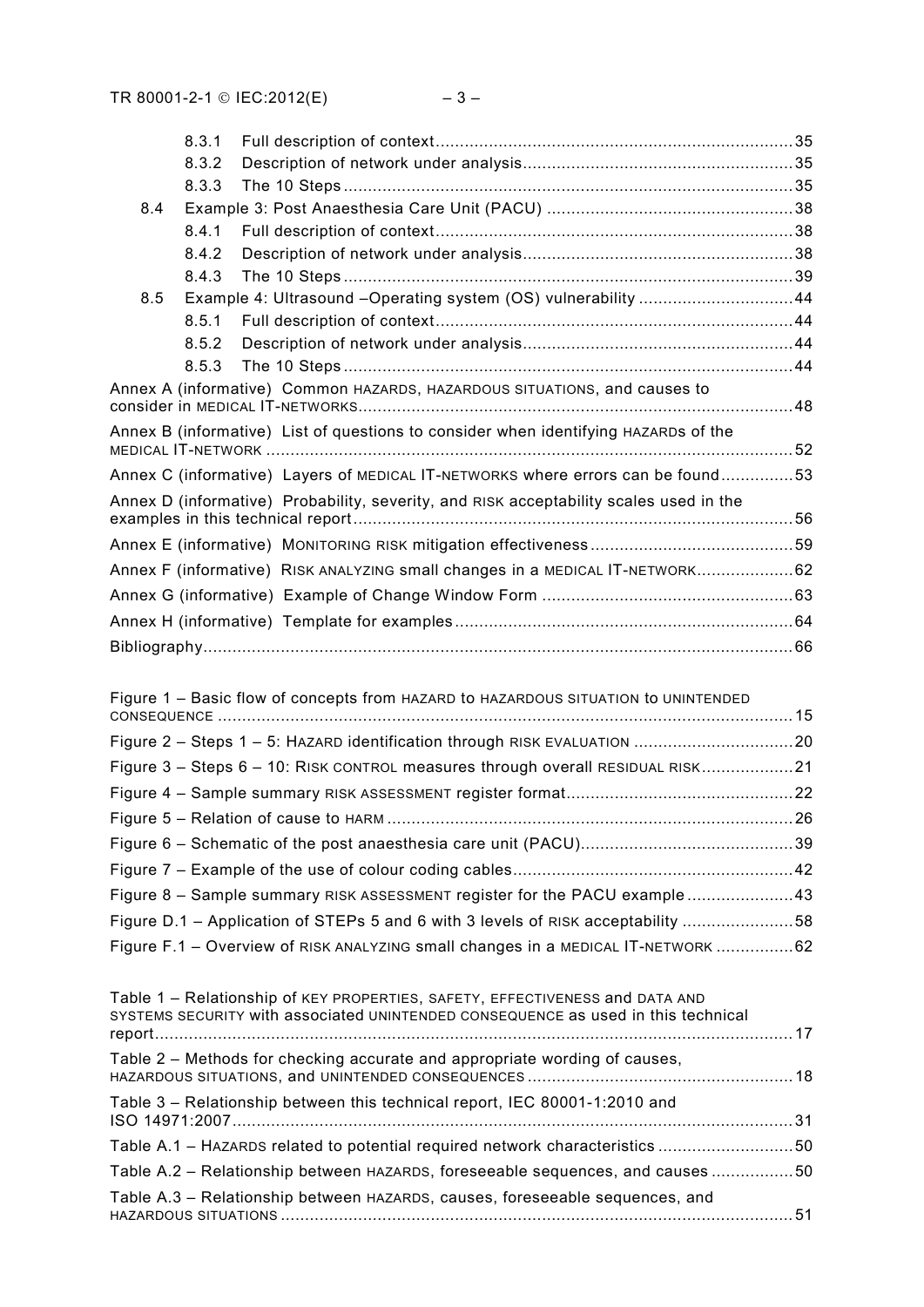| Table D.1 – Probability scales used in the examples in this technical report 56 |  |
|---------------------------------------------------------------------------------|--|
|                                                                                 |  |
|                                                                                 |  |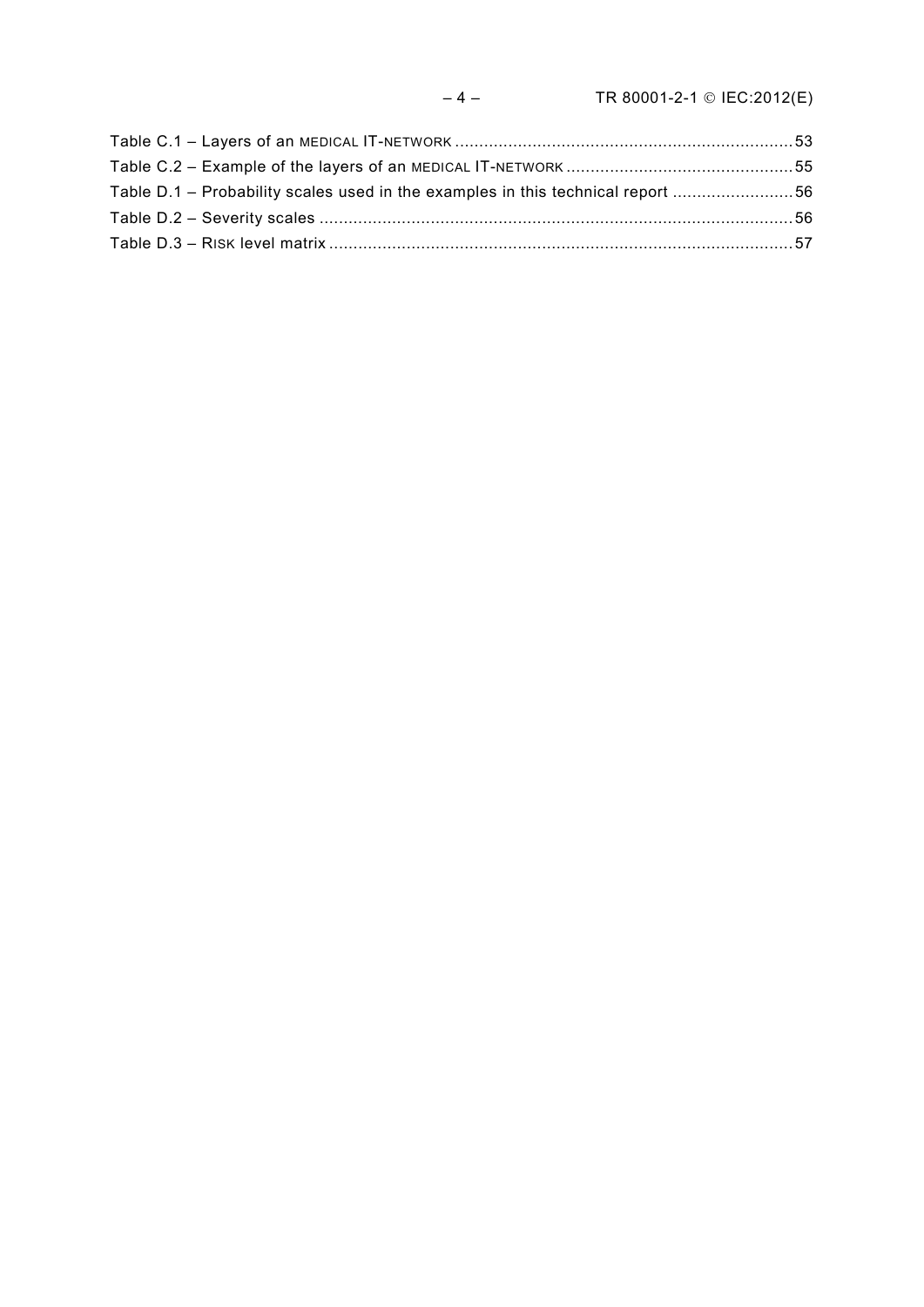# INTERNATIONAL ELECTROTECHNICAL COMMISSION  $\overline{\phantom{a}}$

# **APPLICATION OF RISK MANAGEMENT FOR IT-NETWORKS INCORPORATING MEDICAL DEVICES –**

# **Part 2-1: Step-by-step risk management of medical IT-networks – Practical applications and examples**

#### FOREWORD

- 1) The International Electrotechnical Commission (IEC) is a worldwide organization for standardization comprising all national electrotechnical committees (IEC National Committees). The object of IEC is to promote international co-operation on all questions concerning standardization in the electrical and electronic fields. To this end and in addition to other activities, IEC publishes International Standards, Technical Specifications, Technical Reports, Publicly Available Specifications (PAS) and Guides (hereafter referred to as "IEC Publication(s)"). Their preparation is entrusted to technical committees; any IEC National Committee interested in the subject dealt with may participate in this preparatory work. International, governmental and nongovernmental organizations liaising with the IEC also participate in this preparation. IEC collaborates closely with the International Organization for Standardization (ISO) in accordance with conditions determined by agreement between the two organizations.
- 2) The formal decisions or agreements of IEC on technical matters express, as nearly as possible, an international consensus of opinion on the relevant subjects since each technical committee has representation from all interested IEC National Committees.
- 3) IEC Publications have the form of recommendations for international use and are accepted by IEC National Committees in that sense. While all reasonable efforts are made to ensure that the technical content of IEC Publications is accurate, IEC cannot be held responsible for the way in which they are used or for any misinterpretation by any end user.
- 4) In order to promote international uniformity, IEC National Committees undertake to apply IEC Publications transparently to the maximum extent possible in their national and regional publications. Any divergence between any IEC Publication and the corresponding national or regional publication shall be clearly indicated in the latter.
- 5) IEC itself does not provide any attestation of conformity. Independent certification bodies provide conformity assessment services and, in some areas, access to IEC marks of conformity. IEC is not responsible for any services carried out by independent certification bodies.
- 6) All users should ensure that they have the latest edition of this publication.
- 7) No liability shall attach to IEC or its directors, employees, servants or agents including individual experts and members of its technical committees and IEC National Committees for any personal injury, property damage or other damage of any nature whatsoever, whether direct or indirect, or for costs (including legal fees) and expenses arising out of the publication, use of, or reliance upon, this IEC Publication or any other IEC Publications.
- 8) Attention is drawn to the Normative references cited in this publication. Use of the referenced publications is indispensable for the correct application of this publication.
- 9) Attention is drawn to the possibility that some of the elements of this IEC Publication may be the subject of patent rights. IEC shall not be held responsible for identifying any or all such patent rights.

The main task of IEC technical committees is to prepare International Standards. However, a technical committee may propose the publication of a technical report when it has collected data of a different kind from that which is normally published as an International Standard, for example "state of the art".

IEC 80001-2-1, which is a technical report, has been prepared by a Joint Working Group of subcommittee 62A: Common aspects of electrical equipment used in medical practice, of IEC technical committee 62*:* Electrical equipment in medical practice and ISO technical committee 215: Health informatics.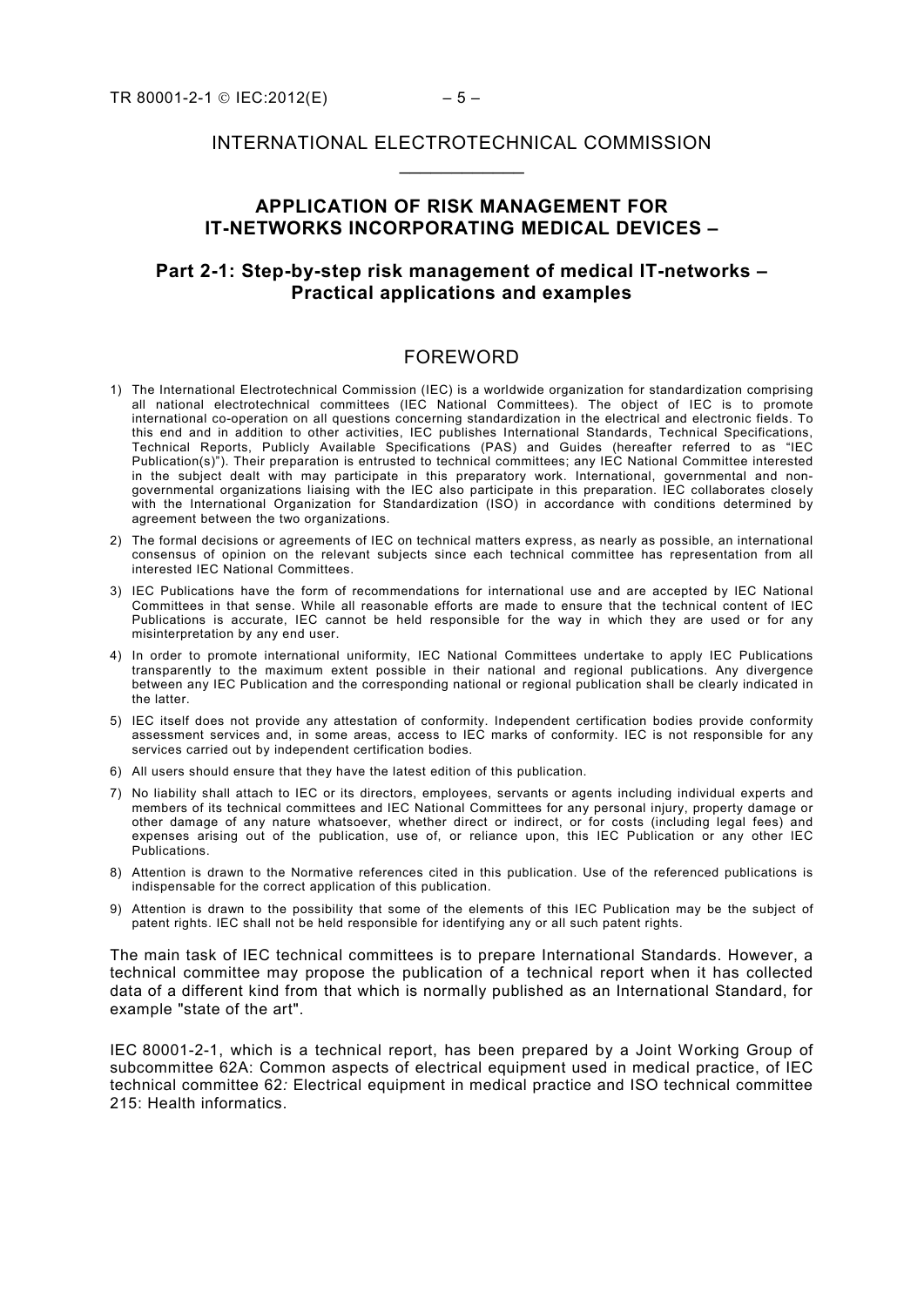The text of this technical report is based on the following documents:

| Enguiry draft | Report on voting |
|---------------|------------------|
| 62A/782/DTR   | 62A/803/RVC      |

Full information on the voting for the approval of this technical report can be found in the report on voting indicated in the above table.

This publication has been drafted in accordance with the ISO/IEC Directives, Part 2.

Terms used throughout this technical report that have been defined in Clause 3 appear in SMALL CAPITALS.

The committee has decided that the contents of this publication will remain unchanged until the stability date indicated on the IEC web site under "http://webstore.iec.ch" in the data related to the specific publication. At this date, the publication will be

- reconfirmed,
- withdrawn,
- replaced by a revised edition, or
- amended.

A bilingual version of this publication may be issued at a later date.

**IMPORTANT – The 'colour inside' logo on the cover page of this publication indicates that it contains colours which are considered to be useful for the correct understanding of its contents. Users should therefore print this document using a colour printer.**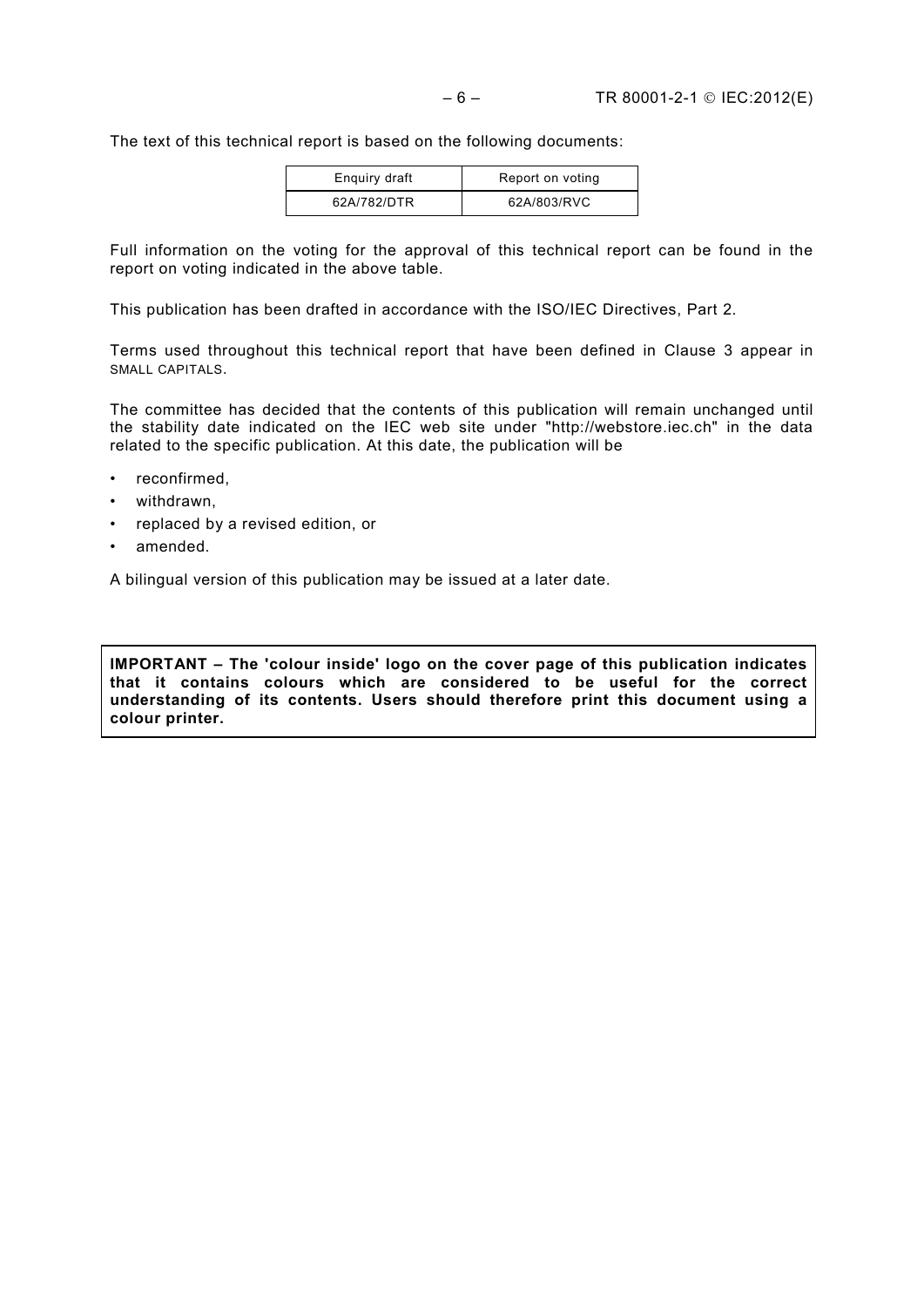#### INTRODUCTION

This technical report is a step-by-step guide to help in the application of RISK MANAGEMENT when creating or changing a MEDICAL IT-NETWORK. It provides easy to apply steps, examples, and information helping in the identification and control of RISKS. All relevant requirements in IEC 80001-1:2010 are addressed and links to other clauses and subclauses of IEC 80001-1 are addressed where appropriate (e.g. handover to release management and monitoring).

This technical report focuses on practical RISK MANAGEMENT. It is not intended to provide a full outline or explanation of all requirements that are satisfactorily covered by IEC 80001-1.

This step-by-step guidance follows a 10-step PROCESS that follows subclause 4.4 of IEC 80001-1:2010, which *specifically* addresses RISK ANALYSIS, RISK EVALUATION and RISK CONTROL. These activities are embedded within the full life cycle RISK MANAGEMENT PROCESS. They can never be the first step, as RISK MANAGEMENT follows the general PROCESS model which sets planning before any action.

For the purpose of this technical report, "prerequisites" as stated in subclause 1.3 are considered to be in place before execution of the 10 steps. Also, it is well understood that all steps outlined in this technical report should have been performed before any new MEDICAL IT-NETWORK can go live or before proceeding with a change to an existing MEDICAL IT-NETWORK. It is emphasized that subclause 4.5 of IEC 80001-1:2010 "CHANGE RELEASE MANAGEMENT and CONFIGURATION MANAGEMENT" explicitly includes and applies to new MEDICAL IT-NETWORKS, as well as changes to existing networks.

This technical report will be useful to those responsible for or part of a team executing RISK MANAGEMENT when changing or creating (as the ultimate change) a MEDICAL IT-NETWORK. MEDICAL DEVICES in the context of IEC 80001 refer to those MEDICAL DEVICES that connect to a network.